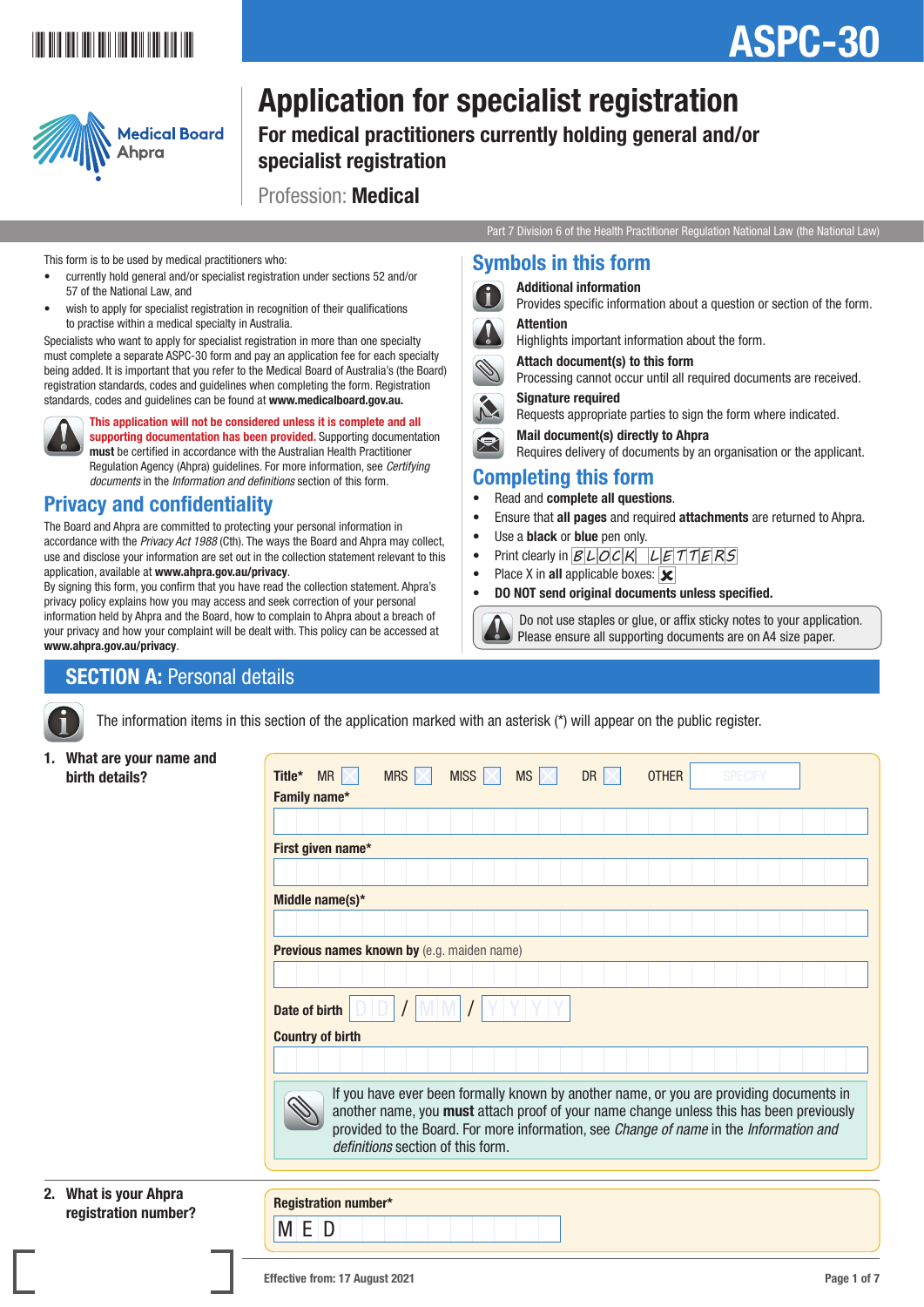# ASPC-30<br>ASPC-30

### **SECTION B: Contact information**

| 3. What are your contact details?          | Provide your current contact details below – place an $\triangleright$ next to your preferred contact phone number. |
|--------------------------------------------|---------------------------------------------------------------------------------------------------------------------|
|                                            | <b>Business hours</b><br><b>Mobile</b>                                                                              |
|                                            |                                                                                                                     |
|                                            | <b>After hours</b>                                                                                                  |
|                                            |                                                                                                                     |
|                                            | <b>Email</b>                                                                                                        |
|                                            |                                                                                                                     |
|                                            |                                                                                                                     |
| 4. What is your residential                | Site/building and/or position/department (if applicable)                                                            |
| address?                                   |                                                                                                                     |
| Residential address cannot<br>be a PO Box. |                                                                                                                     |
|                                            |                                                                                                                     |
|                                            |                                                                                                                     |
|                                            | Address (e.g. 123 JAMES AVENUE; or UNIT 1A, 30 JAMES STREET)                                                        |
|                                            |                                                                                                                     |
|                                            |                                                                                                                     |
|                                            |                                                                                                                     |
|                                            |                                                                                                                     |
|                                            |                                                                                                                     |
|                                            |                                                                                                                     |
|                                            | City/Suburb/Town*                                                                                                   |
|                                            |                                                                                                                     |
|                                            | State or territory (e.g. VIC, ACT)/International province*<br>Postcode/ZIP*                                         |
|                                            |                                                                                                                     |
|                                            |                                                                                                                     |
|                                            | <b>Country (if other than Australia)</b>                                                                            |
|                                            |                                                                                                                     |
|                                            |                                                                                                                     |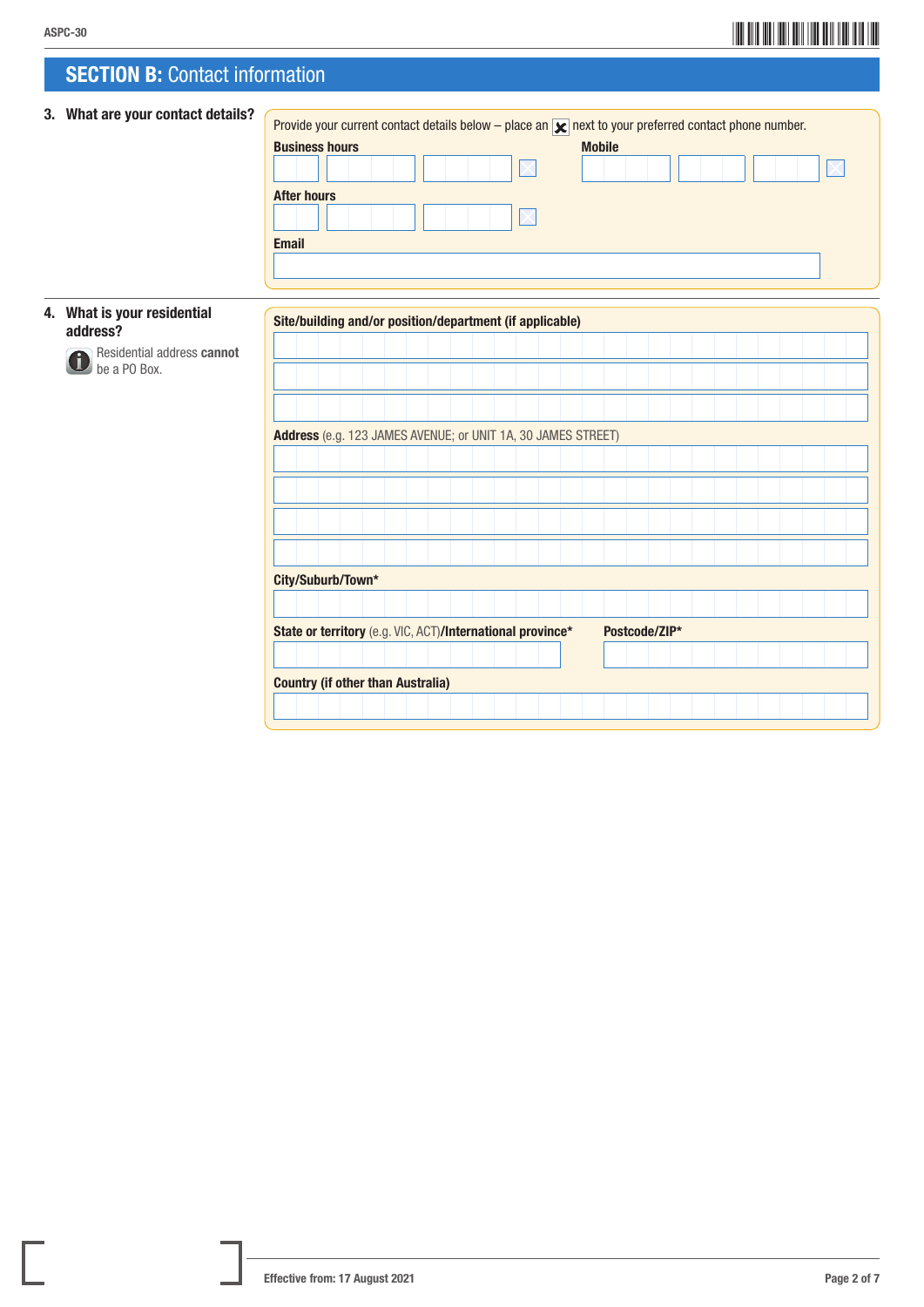# ASPC-30 **ASPC-30** ASPC-30

### **SECTION C:** Specialist qualification for the profession



 In accordance with section 57 of the National Law, to be eligible for specialist registration you must be qualified for specialist registration in the health profession. Section 58 of the National Law states that to be qualified you must hold either: (a) an approved qualification for the specialty

- (b) another qualification that the National Board established for the health profession considers to be substantially equivalent, or based on similar competencies, to an approved qualification for the specialty
- (c) a qualification, not referred to in (a) or (b), relevant to the health profession AND have successfully completed an examination or other assessment required by the National Board for the purpose of general registration in the specialty, or
- (d) a qualification, not referred to in (a) or (b), that under the National Law, or a corresponding prior Act, qualified you for specialist registration (however described) in the specialty and you were previously registered on the basis of holding that qualification for the specialty.
- 5. Are you applying for specialist registration via the specialist recognition pathway for international medical graduates?



#### 6. What are the details of your specialist qualifications?

 The Board maintains a list of approved specialties, fields of specialty practice and related specialist titles. The *List of specialties, fields of specialty practice and related specialist titles* can be found on the Board's website: [www.medicalboard.gov.au](https://www.medicalboard.gov.au)

**Specialties not listed on the** approved list will not meet the eligibility requirements for specialist registration*.*

| $\sqrt{2}$<br>Provide your AMC candidate number below<br>FN |  |  |  |  |  |  |  |  |  |  |  |  |  |  |  |  |  |  |
|-------------------------------------------------------------|--|--|--|--|--|--|--|--|--|--|--|--|--|--|--|--|--|--|
|                                                             |  |  |  |  |  |  |  |  |  |  |  |  |  |  |  |  |  |  |
|                                                             |  |  |  |  |  |  |  |  |  |  |  |  |  |  |  |  |  |  |

#### Specialist qualification



 If you have not been awarded a Fellowship but you are eligible for Fellowship, see information below about providing evidence

Specialty (e.g. Surgery, General Practice, Physician, Anaesthesia, Radiology etc).

#### Field of specialty practice (if applicable)

(e.g. Plastic surgery, Paediatric endocrinology, General medicine, Diagnostic ultrasound)

Qualification (e.g. Fellowship of the Royal Australian College of General Practitioners)

Name of specialist college

Date qualification awarded (Fellowship or eligibility for Fellowship)

### $M$   $M$   $I$   $Y$   $Y$   $Y$   $Y$

#### Approved qualification

- Colleges can provide the details of approved fellowships awarded directly to Ahpra.
- Contact your college to confirm whether they are participating in this process.
- If your college is a participating college, you do not need to attach evidence of your fellowship.
- If your college is not a participating college, you must attach certified evidence of either:
	- Board-approved Australian/Australasian College Fellowship in a Board-approved specialty/field of specialty practice, or
	- Eligibility for a Board-approved Australian/Australasian College Fellowship in a Board-approved specialty/field of specialty practice

 For further information see the Board's registration standard for specialist registration [www.medicalboard.gov.au/Registration-Standards](https://www.medicalboard.gov.au/Registration-Standards.aspx)

#### Specialist Recognition pathway for international medical graduates

If you are applying for specialist registration through the Specialist Recognition pathway, you do not need to attach evidence of your qualification. Ahpra will receive your final comparability assessment, Report 2, directly from the college.



 Attach a separate sheet if all of your specialist qualification details do not fit in the space provided.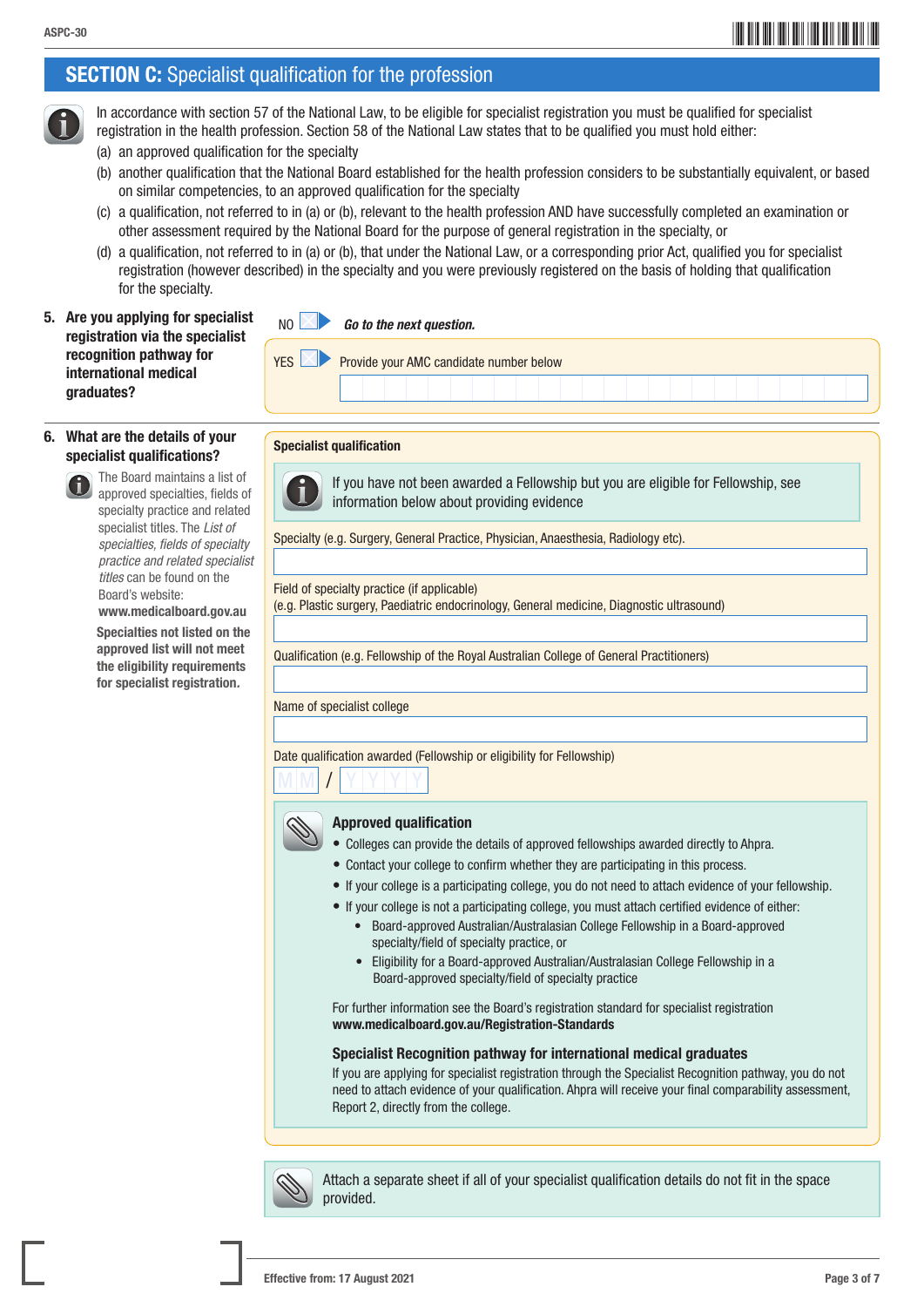### **SECTION D: Suitability Statements**

G)

7. Will you be performing exposure-prone procedures in your practice?

 Exposure prone procedures (EPPs) are procedures where there is a risk of injury to the healthcare worker resulting in exposure of the patient's open tissues to the blood of the healthcare worker. These procedures include those where the healthcare worker's hands (whether gloved or not) may be in contact with sharp instruments, needle tips or sharp tissues (spicules of bone or teeth) inside a patient's open body cavity, wound or confined anatomical space where the hands or fingertips may not be completely visible at all times.

 The CDNA has developed guidance on exposure-prone procedures in *Guidance on classification of exposure prone and non-exposure prone procedures in Australia 2017* available online at

<https://www1.health.gov.au/internet/main/publishing.nsf/Content/cda-cdna-bloodborne.htm>

 You can seek additional information about whether you perform exposure-prone procedures from your relevant organisation in *Appendix 2* of the national guidelines online at [https://www1.health.gov.au/internet/main/](https://www1.health.gov.au/internet/main/publishing.nsf/Content/36D4D796D31081EBCA257BF0001DE6B7/$File/nat-guidelines-work-bbv-Oct2019.pdf) [publishing.nsf/Content/36D4D796D31081EBCA257BF0001DE6B7/\\$File/nat-guidelines-work-bbv-](https://www1.health.gov.au/internet/main/publishing.nsf/Content/36D4D796D31081EBCA257BF0001DE6B7/$File/nat-guidelines-work-bbv-Oct2019.pdf)[Oct2019.pdf](https://www1.health.gov.au/internet/main/publishing.nsf/Content/36D4D796D31081EBCA257BF0001DE6B7/$File/nat-guidelines-work-bbv-Oct2019.pdf).



- 8. Do you commit to comply with the *Australian National Guidelines for the management of healthcare workers living with blood borne viruses and healthcare workers who perform exposure prone procedures at risk of exposure to blood borne viruses*?
- This includes testing for HIV, Hepatitis C and Hepatitis B at least once every three years. Testing for Hepatitis B is not necessary if you have demonstrated immunity to HBV through vaccination or resolved infection.

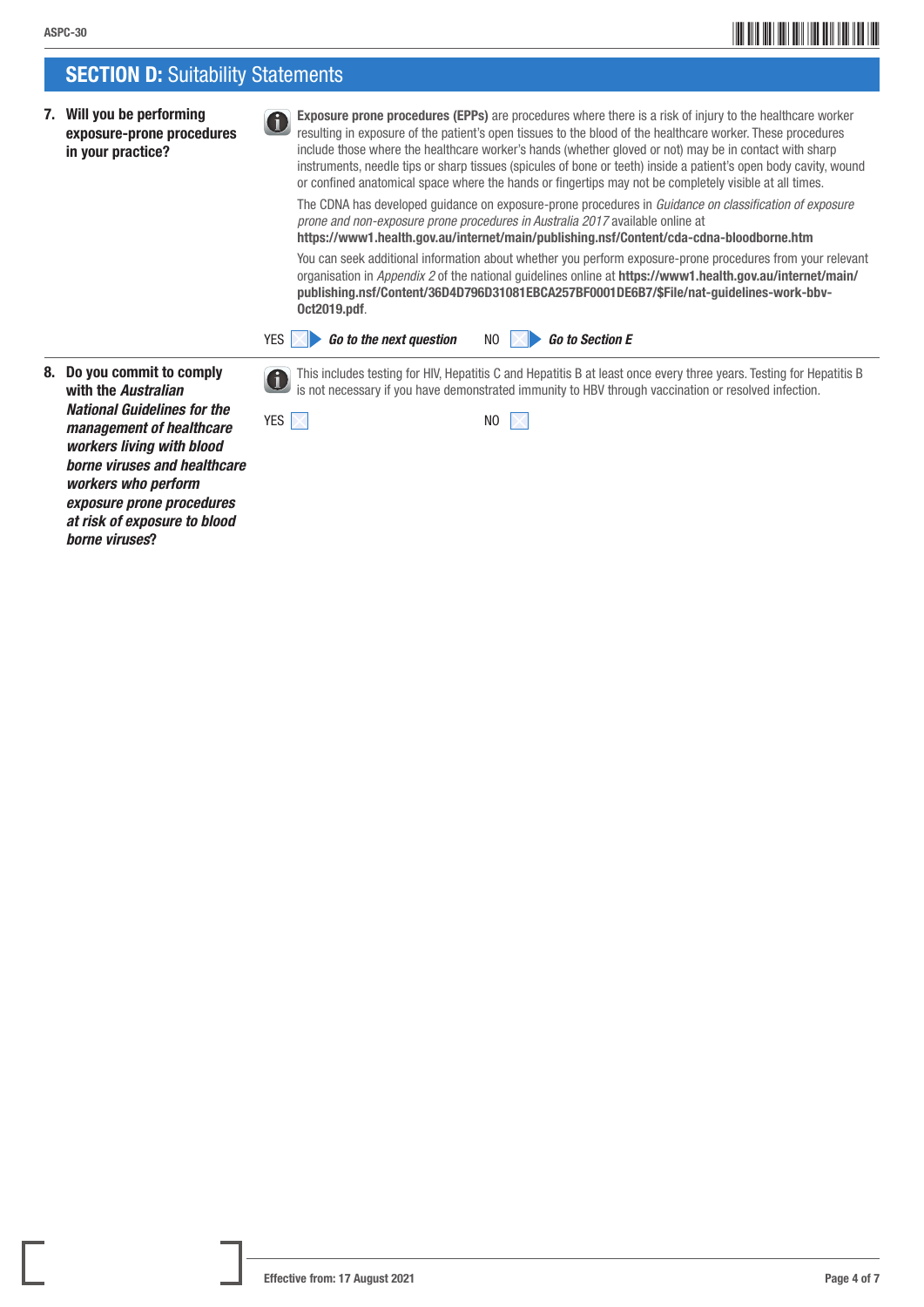## ASPC-30**5** ASPC-305 ASPC-305 ASPC-305 ASPC-305 ASPC-305 ASPC-305 ASPC-305 ASPC-305 ASPC-305 ASPC-305 ASPC-305 ASPC-405 ASPC-405 ASPC-405 ASPC-405 ASPC-405 ASPC-405 ASPC-405 ASPC-405 ASPC-405 ASPC-405 ASPC-405 ASPC-405 ASPC

### **SECTION E: Obligations and consent**



Before you sign and date this form, make sure that you have answered all of the relevant questions correctly and read the statements below. An incomplete form may delay processing and you may be asked to complete a new form. For more information, see the *Information and definitions*  section of this form.

### Obligations of registered health practitioners

The National Law pt 7 div 11 sub-div 3 establishes the legislative obligations of registered health practitioners. A contravention of these obligations, as detailed at points 1, 2, 4, 5, 6 or 8 below does not constitute an offence but may constitute behaviour for which health, conduct or performance action may be taken by the Board. Registered health practitioners are also obligated to meet the requirements of their Board as established in registration standards, codes and guidelines.

#### Continuing professional development

1. A registered health practitioner must undertake the continuing professional development required by an approved registration standard for the health profession in which the practitioner is registered.

#### Professional indemnity insurance arrangements

- 2. A registered health practitioner must not practise the health profession in which the practitioner is registered unless appropriate professional indemnity insurance arrangements are in force in relation to the practitioner's practice of the profession.
- 3. A National Board may, at any time by written notice, require a registered health practitioner registered by the Board to give the Board evidence of the appropriate professional indemnity insurance arrangements that are in force in relation to the practitioner's practice of the profession.
- 4. A registered health practitioner must not, without reasonable excuse, fail to comply with a written notice given to the practitioner under point 3 above.

#### Notice of certain events

- 5. A registered health practitioner must, within 7 days after becoming aware that a relevant event has occurred in relation to the practitioner, give the National Board that registered the practitioner written notice of the event. *Relevant event* means
	- the practitioner is charged, whether in a participating jurisdiction or elsewhere, with an offence punishable by 12 months imprisonment or more; or
	- b) the practitioner is convicted of or the subject of a finding of guilt for an offence, whether in a participating jurisdiction or elsewhere, punishable by imprisonment; or
	- c) appropriate professional indemnity insurance arrangements are no longer in place in relation to the practitioner's practice of the profession; or
	- d) the practitioner's right to practise at a hospital or another facility at which health services are provided is withdrawn or restricted because of the practitioner's conduct, professional performance or health; or
	- e) the practitioner's billing privileges are withdrawn or restricted under the *Human Services (Medicare) Act 1973* (Cth) because of the practitioner's conduct, professional performance or health; or
	- f) the practitioner's authority under a law of a State or Territory to administer, obtain, possess, prescribe, sell, supply or use a scheduled medicine or class of scheduled medicines is cancelled or restricted; or
	- g) a complaint is made about the practitioner to the following entities—
	- (i) the chief executive officer under the *Human Services (Medicare) Act 1973* (Cth);
		- (ii) an entity performing functions under the *Health Insurance Act 1973* (Cth);
		- (iii) the Secretary within the meaning of the *National Health Act 1953* (Cth);
		- (iv) the Secretary to the Department in which the *Migration Act 1958* (Cth) is administered;
		- (v) another Commonwealth, State or Territory entity having functions relating to professional services provided by health practitioners or the regulation of health practitioners.
	- h) the practitioner's registration under the law of another country that provides for the registration of health practitioners is suspended or cancelled or made subject to a condition or another restriction.

#### Change in principal place of practice, address or name

- 6. A registered health practitioner must, within 30 days of any of the following changes happening, give the National Board that registered the practitioner written notice of the change and any evidence providing proof of the change required by the Board
	- a) a change in the practitioner's principal place of practice;
	- b) a change in the address provided by the registered health practitioner as the address the Board should use in corresponding with the practitioner;
	- c) a change in the practitioner's name.

#### Employer's details

- 7. A National Board may, at any time by written notice given to a health practitioner registered by the Board, ask the practitioner to give the Board the following information
	- a) information about whether the practitioner is employed by another entity;
	- b) if the practitioner is employed by another entity—
	- (i) the name of the practitioner's employer; and

(ii) the address and other contact details of the practitioner's employer. The registered health practitioner must not, without reasonable excuse, fail to comply with the notice.

### Consent to nationally coordinated criminal history check

I authorise Ahpra and the Board to carry out a nationally coordinated criminal history check for the purpose of assessing this application. I acknowledge that:

- a complete criminal history, including resolved and unresolved charges, spent convictions, and findings of guilt for which no conviction was recorded, will be released to Ahpra and the Board,
- my personal information will be extracted from this form and provided to the Australian Criminal Intelligence Commission (ACIC) and Australian police agencies for the purpose of conducting a nationally coordinated criminal history check, including all names under which I am or have been known
- my personal information may be used by police for general law enforcement purposes, including those purposes set out in the *Australian Crime Commission Act 2002 (Cth)*,
- my identity information provided with this application will be enrolled with Ahpra to allow for any subsequent criminal history checks during my period of registration
- if and when this application for registration is granted. Ahpra may check my criminal history at any time during my period of registration equired by the Board for the purpose of assessing my suitability to hold health practitioner registration; or in response to a Notice of Certain Events; or an application for Removal of Reprimand from the National Register.
- I may dispute the result of the nationally coordinated criminal history check by contacting Ahpra in the first instance.

### Consent

I consent to the Board and Ahpra making enquiries of, and exchanging information with, the authorities of any Australian state or territory, or other country, regarding my practice as a health practitioner or otherwise regarding matters relevant to this application. I acknowledge that:

- the Board may validate documents provided in support of this application as evidence of my identity, and
- failure to complete all relevant sections of this application and to enclose all supporting documentation may result in this application not being accepted.
- notices required under the National Law and other correspondence relating to my application and registration (if granted) will be sent electronically to me via my nominated email address, and
- Ahpra uses overseas cloud service providers to hold, process and maintain personal information where this is reasonably necessary to enable Ahpra to perform its functions under the National Law. These providers include Salesforce, whose operations are located in Japan and the United States of America.

I undertake to comply with all relevant legislation and Board registration standards, codes and guidelines.

I understand that personal information that I provide may be given to a third party for regulatory purposes, as authorised or required by the National Law. I understand Ahpra may:

- disclose the date my registration is to commence and future registration details; and
- verify the accuracy of my registration details including my date of birth and address to entities (such as prospective employers) who disclose that information to Ahpra for the purpose of confirming my identity.

Ahpra will only do this where the entity seeking the information or verification has given a legal undertaking they have obtained my consent to these disclosures and this verification.

I confirm that I have read the privacy and confidentiality statement for this form. I declare that:

- the above statements, and the documents provided in support of this application, are true and correct, and
- I am the person named in this application and in the documents provided.

I make this declaration in the knowledge that a false statement is grounds for the Board to refuse registration.

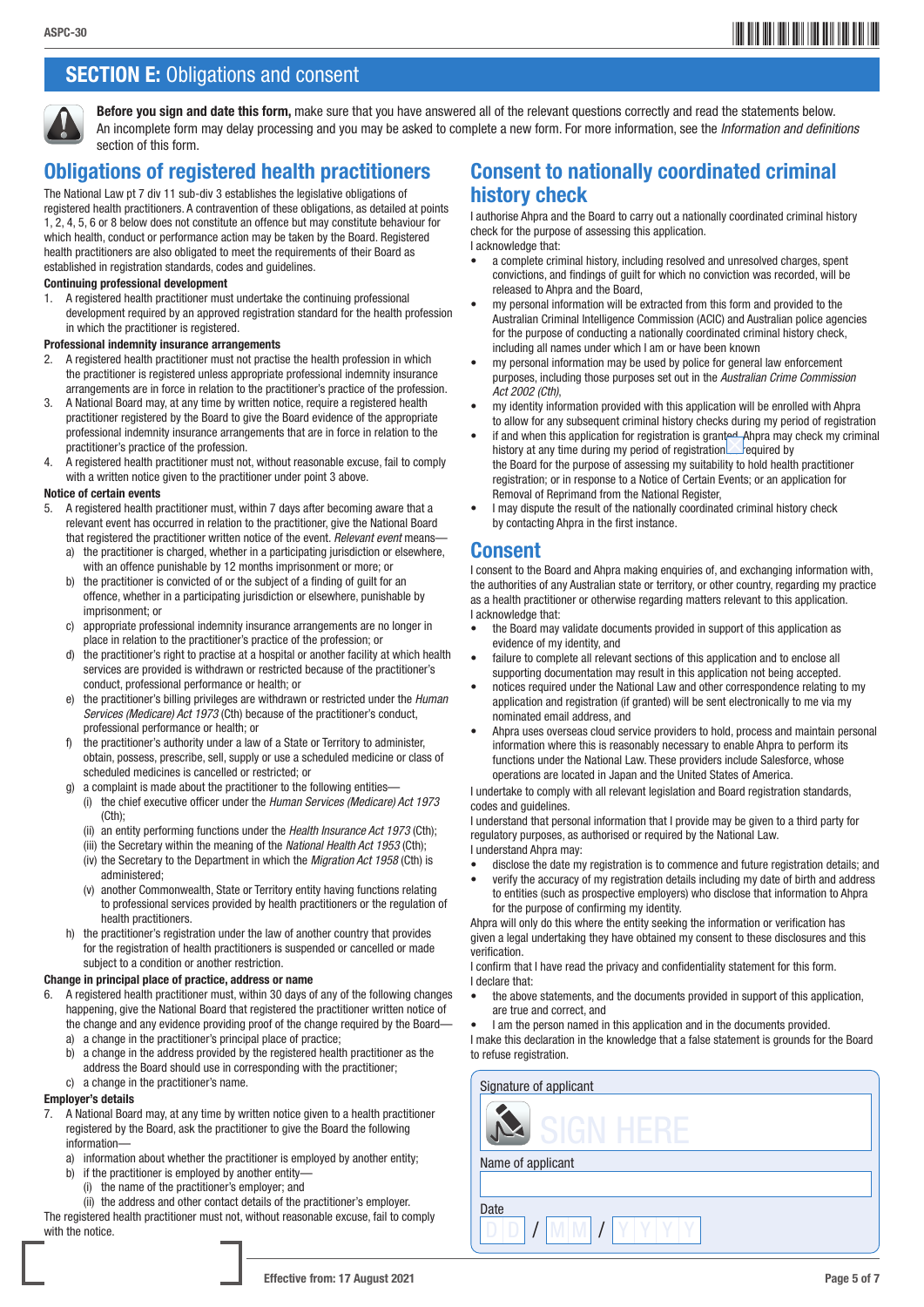### **SECTION F: Payment**

### You are required to pay an application fee.

### Your required payment is detailed below



#### Registration period

The annual registration period for the medical profession is from 1 October to 30 September.

Mark one box below only

If your application is made between 1 August and 30 September this year, you will be registered until 30 September next year. Refund rules

The application fee is non-refundable.

#### 8. How are you paying your fee?

 Payment by cheque, money order or bank draft must be in Australian currency, drawn on an Australian bank. A receipt will be provided.

Visa or Mastercard Cash/EFTPOS **Complete credit/debit card payment slip below** (only available if paying in person)

Cheque/Money order/Bank draft

You must attach your cheque, money order or bank draft payable to the Australian Health Practitioner Regulation Agency. On the back of the cheque, money order or bank draft, you **must** write your: • full name • date of birth, and • Ahpra registration number (if you have one).

| Credit/Debit card payment slip - please fill out                |                                                     |
|-----------------------------------------------------------------|-----------------------------------------------------|
| Amount payable<br>P<br>Visa or Mastercard number<br>Expiry date | Name on card<br>Cardholder's signature<br>SIGN HERE |
|                                                                 |                                                     |